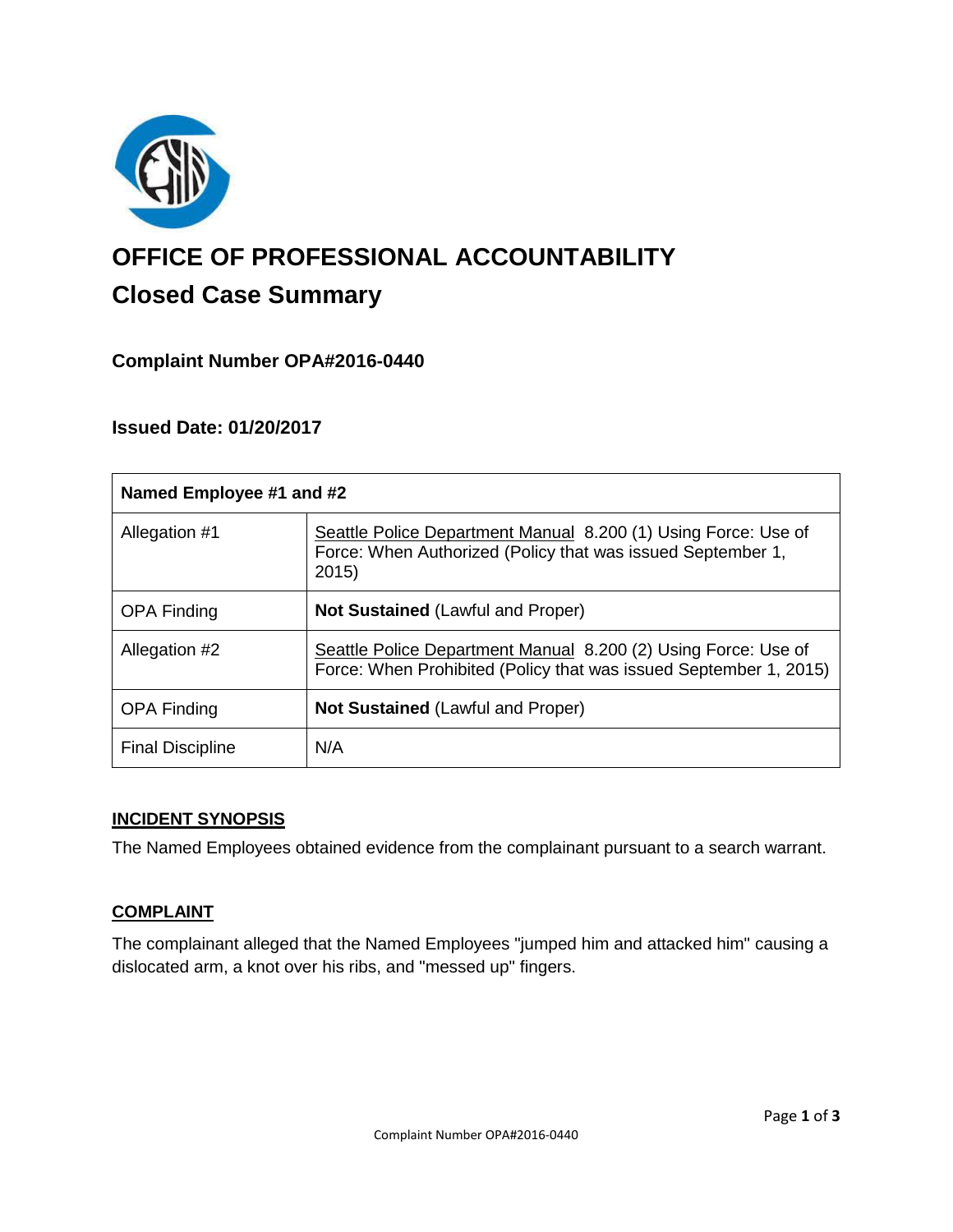## **INVESTIGATION**

The OPA investigation included the following actions:

- 1. Review of the complaint
- 2. Review of In-Car Videos (ICV)
- 3. Search for and review of all relevant records and other evidence
- 4. Interviews of SPD employees

## **ANALYSIS AND CONCLUSION**

Named Employee #1 was called by Named Employee #2 to assist him at the hospital with a DUI blood draw based on a search warrant. Named Employee #1 was an experienced DUI officer and Drug Recognition Expert. The preponderance of the evidence from this investigation showed that both Named Employee #1 and Named Employee #2, along with hospital medical and security staff members, attempted several times in various ways to persuade the complainant to comply with the search warrant and not resist having his blood drawn. Once the complainant was situated on a gurney for the blood draw, the complainant attempted to move his body to prevent the blood draw. Named Employee #1 used his body weight on the complainant's right side to hold him down and prevent him from moving. Given the potential for injury to the complainant from moving while a needle was being inserted into his vein, as well as injury to others from a fight in the exam room, it was reasonable and necessary for Named Employee #1 to use a proportional amount of force to help hold the complainant still. The de minimis level of force, which did not appear to cause injury or pain to the complainant, was proportional given the totality of the circumstances.

The complainant was handcuffed while the involuntary blood draw took place and when Named Employee #1 and #2 used de minimis force to hold the complainant down. SPD Policy limits the use of force on handcuffed prisoners to those circumstances in which "the subject's actions must be immediately stopped to prevent injury, or escape, destruction of property." As was articulated above for allegation #1, the complainant had to be stabilized and prevented from moving while the needle was being inserted in his arm and the blood draw was taking place. Taking the handcuffs off the complainant would have increased his ability to resist the blood draw, opened himself to injury and presented a danger to the officers and medical personnel.

Named Employee #2 was the arresting officer and obtained a search warrant for an evidentiary sample of the complainant's blood. As articulated above for allegation #1 against Named Employee #1, some force needed to be used to stabilize the complainant and prevent him from being injured or hurting others while the blood draw was taking place. Named Employee #2 used de minimis force to hold the complainant's head so his (the complainant's) face was pointing away from where the blood draw was being performed. The purpose of this was to both stabilize the complainant and prevent him from spitting at the person conducting the blood draw.